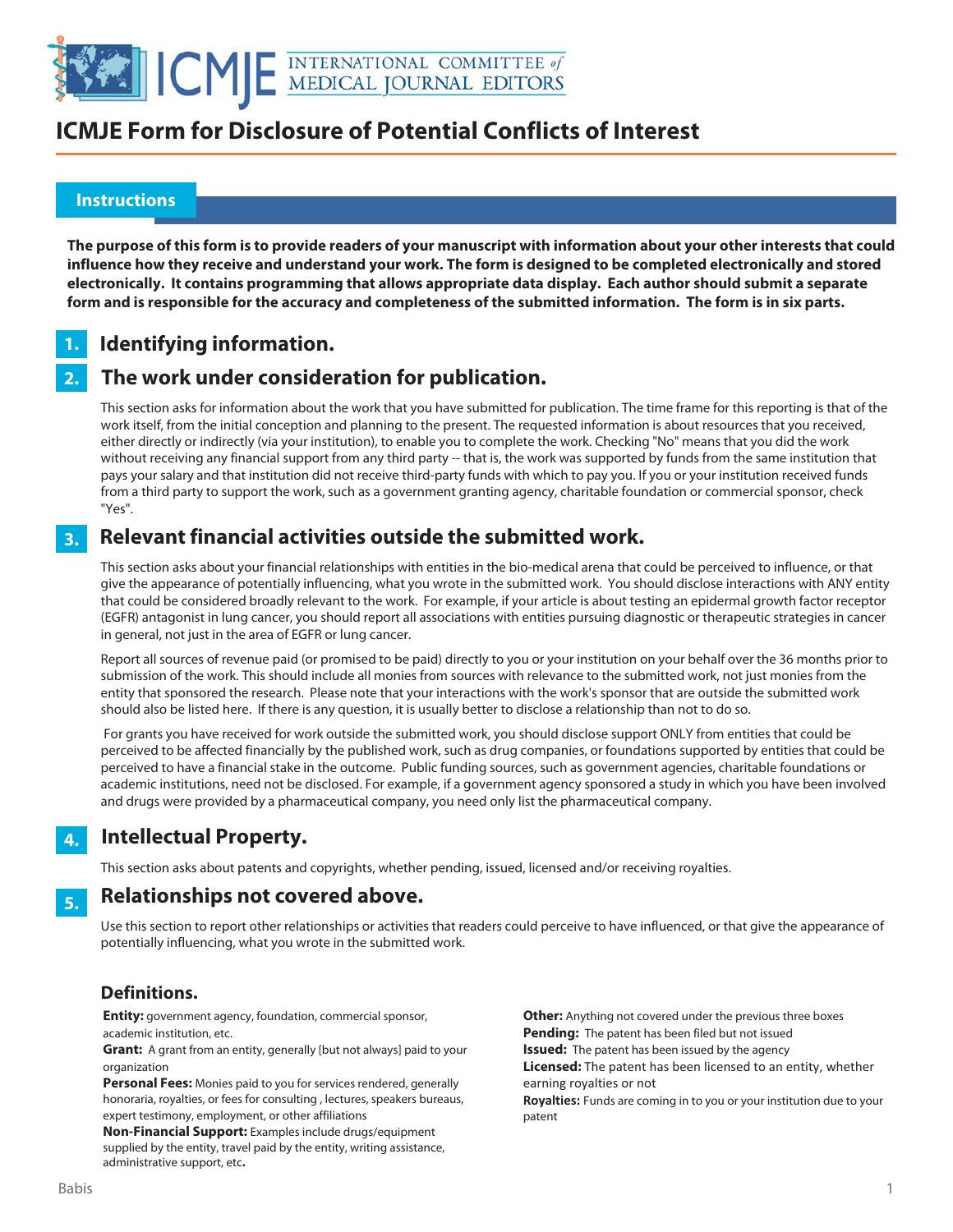

# **ICMJE Form for Disclosure of Potential Conflicts of Interest**

| <b>Section 1.</b><br><b>Identifying Information</b>                                                                                                                                                                                                                                                                                                                                         |                                                           |                            |
|---------------------------------------------------------------------------------------------------------------------------------------------------------------------------------------------------------------------------------------------------------------------------------------------------------------------------------------------------------------------------------------------|-----------------------------------------------------------|----------------------------|
| 1. Given Name (First Name)<br>George                                                                                                                                                                                                                                                                                                                                                        | 2. Surname (Last Name)<br><b>Babis</b>                    | 3. Date<br>26-January-2016 |
| 4. Are you the corresponding author?                                                                                                                                                                                                                                                                                                                                                        | $\sqrt{\vert \text{Yes}}$<br>No                           |                            |
| 5. Manuscript Title<br>Tranexamic Acid Administration route Controversy in Total Hip Arthroplasty Continues                                                                                                                                                                                                                                                                                 |                                                           |                            |
| 6. Manuscript Identifying Number (if you know it)                                                                                                                                                                                                                                                                                                                                           |                                                           |                            |
|                                                                                                                                                                                                                                                                                                                                                                                             |                                                           |                            |
| <b>Section 2.</b>                                                                                                                                                                                                                                                                                                                                                                           | The Work Under Consideration for Publication              |                            |
| Did you or your institution at any time receive payment or services from a third party (government, commercial, private foundation, etc.) for<br>any aspect of the submitted work (including but not limited to grants, data monitoring board, study design, manuscript preparation,<br>statistical analysis, etc.)?<br>Are there any relevant conflicts of interest?<br>$\sqrt{ N}$<br>Yes |                                                           |                            |
| <b>Section 3.</b>                                                                                                                                                                                                                                                                                                                                                                           |                                                           |                            |
|                                                                                                                                                                                                                                                                                                                                                                                             | Relevant financial activities outside the submitted work. |                            |
| Place a check in the appropriate boxes in the table to indicate whether you have financial relationships (regardless of amount<br>of compensation) with entities as described in the instructions. Use one line for each entity; add as many lines as you need by<br>clicking the "Add +" box. You should report relationships that were present during the 36 months prior to publication. |                                                           |                            |

**Intellectual Property -- Patents & Copyrights** 

Are there any relevant conflicts of interest?  $\Box$  Yes  $\Box$  No

Do you have any patents, whether planned, pending or issued, broadly relevant to the work?  $\Box$  Yes  $\Box$  No